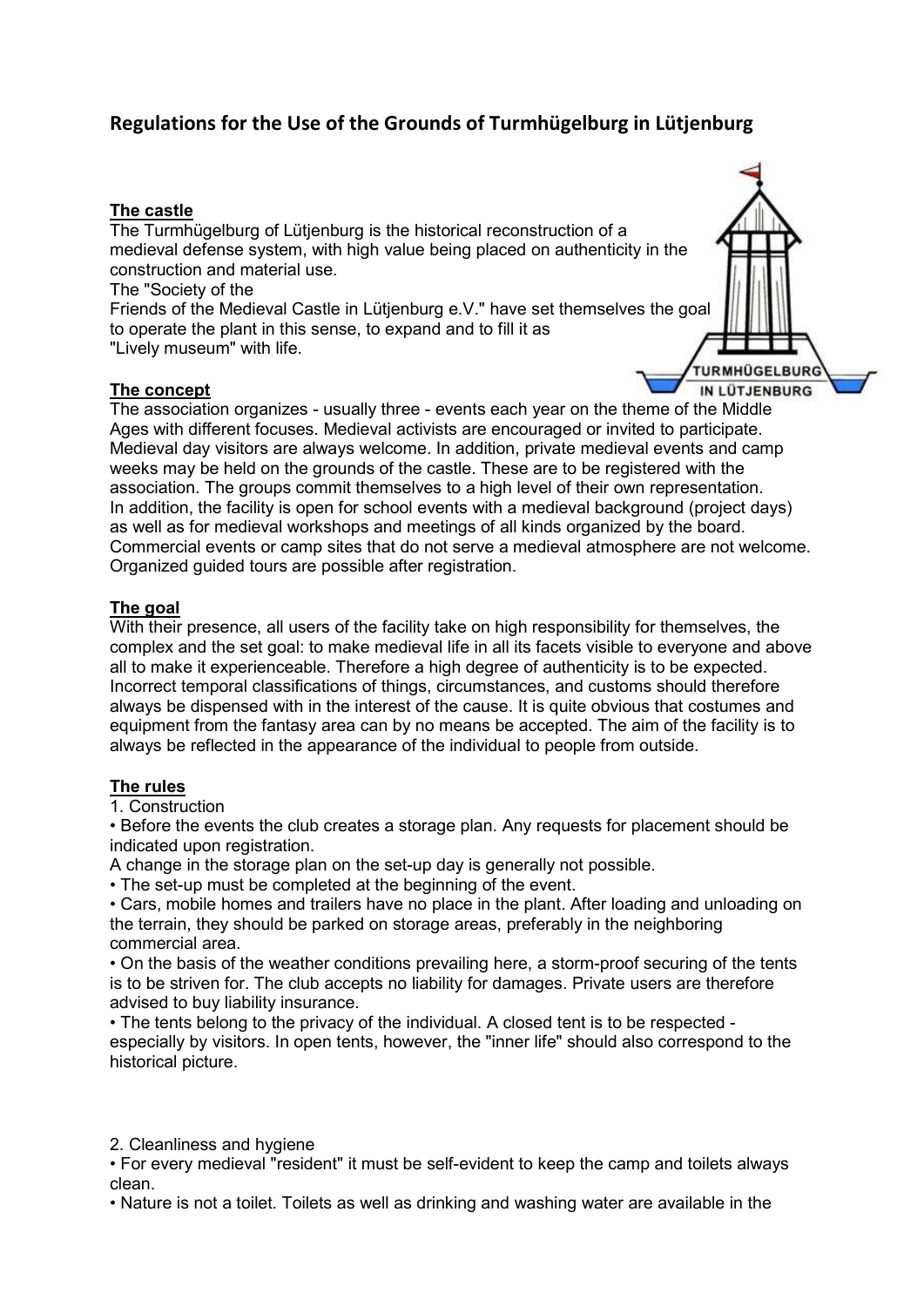entrance building.

• The water in the moat and the well has no drinking water quality.

- Used straw can be disposed of in the designated place.
- At events, garbage must be separated and disposed of in the containers provided.
- Outside of official events, garbage is to be taken home to dispose.

• Food residues must not be buried.

#### 3. Camp

• The preparation of food within the terrain over an open fire is possible. The association will keep corresponding stocks of firewood at the cost price. The user is responsible for crushing. • Existing camp fireplaces must be used, if necessary, additional ones have to be secured in accordance with the association.

• All campers are responsible for the fire protection - fire buckets or fire extinguishers (not visible to visitors) have to be at the ready. Burning candles and fire must not be left unattended. Straw and other readily combustible materials must be stored at a sufficient distance from the fire.

• Pets are allowed. When booking please indicate them. Each holder is responsible for what his pet has left behind. It is necessary to take appropriate care that visitors walk through the terrain and in the vicinity of the terrain also livestock are kept.

• Respectful social intercourse and continuous handling of the facility is self-evident for everybody.

#### 4. Presentation

• A high degree of authenticity is expected in the display.

• Garments, tents and equipment shall correspond to the time represented.

• Children should also be given authentic equipment - with appropriate concessions; but children who are interested in the life of the Middle Ages and who have not yet been clad so perfectly may not be excluded. The tents should be open especially to these children.

• The use of non-medieval everyday objects should be avoided or performed outside the view of the visitors. Food must be refilled in contemporary containers.

• Smoking should only take place outside the camp and not in the courtyard and in front of the tents.

• Telephone calls must not be made during events.

5. Combats and Shows

• Only slash and bar weapons are permitted for show battles. These include sword, ax, sax and spear.

• Long-range weapons, such as bows, crossbows, and skids, must not be used during combat.

• The perimeter of the weapon must at least be 2 mm wide and must be trimmed in such a way that penetration into the braided chain of 8 mm inside diameter is excluded.

- Damaged or non-deburred weapons must not be used.
- Shields must not have sharp edges or protruding mandrels.

• The minimum fitting protection in hand-to-hand combat consists of body protection (at least Gambeson / chain shirt), head protection (at least padded chain hood or leather helmet) and gloves. Additional protection, e.g. of the lower limbs and shins, is recommended.

• Fighters who do not carry the minimum body protection may not participate in hand-to-hand combat.

• Minors may not participate in fighting.

- Basically dangerous objects (knives, ..) must not be carried along.
- Participation in a combat under alcohol or drug influence is not permitted.
- Non-combatants are not combated!
- Each fighter is responsible for not endangering spectators.

• Moreover, the general rules, as e.g. described in "Codex Belli", must be observed during the free fight.

• An exact temporal assignment must also be observed in the case of the show equipment..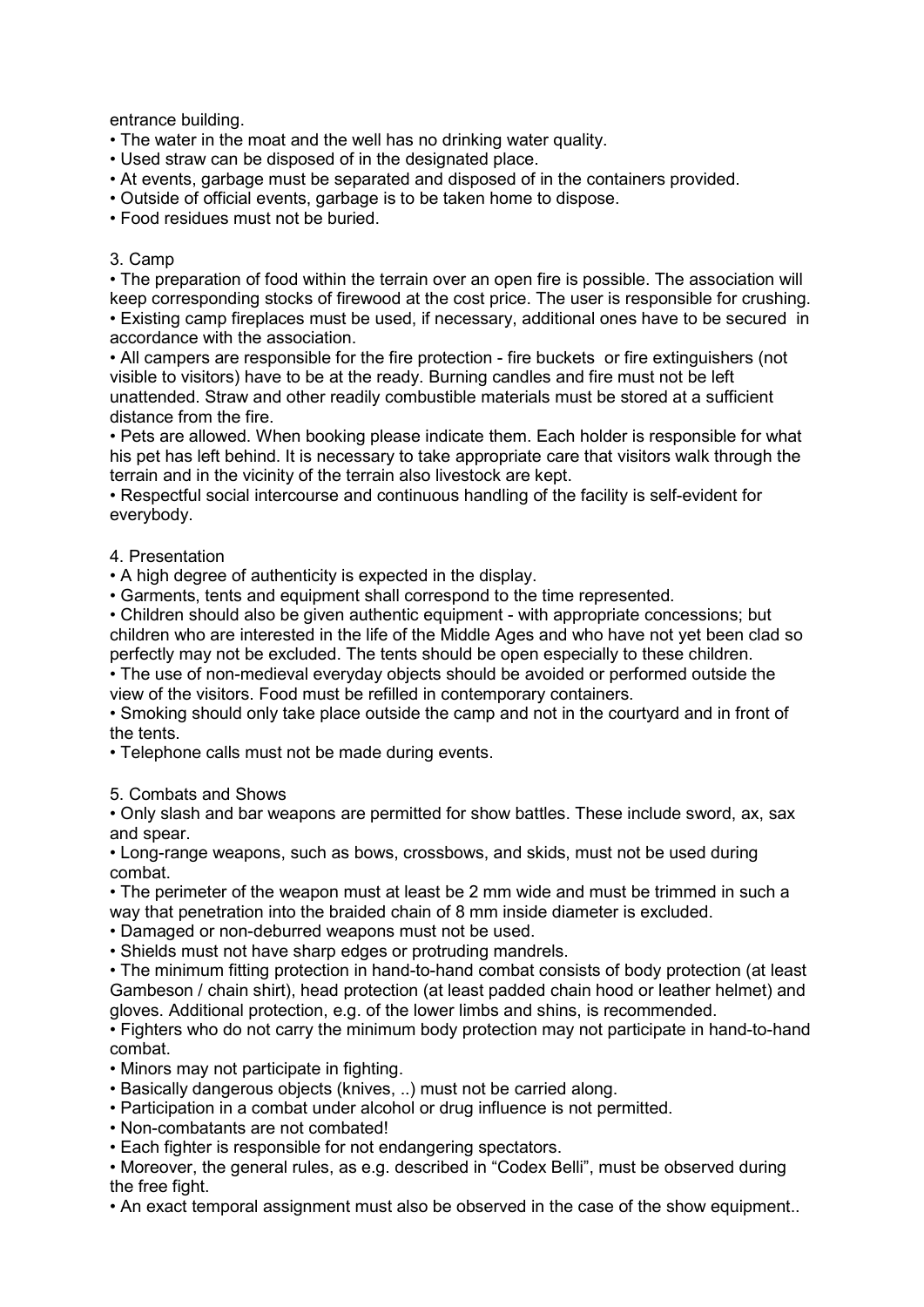# 6. Abuse

• Any use of illicit narcotics (drugs) is prohibited in the Turmhügelburg area.

• Alcohol - to an appropriate degree - should only be served in contemporary drinking vessels. Excessive consumption of alcohol is undesirable

• The association reserves the right to intervene. Prohibitions are an unnecessary burdens on the climate. In the interest of understanding coexistence, users are expected to make the claims and objectives of the facility their own and act accordingly. This is to ensure that medieval "visitors" like to use the Turmhügelburg as "their" own facility.

7. Safety and liability

• Every camp has to provide sufficient extinguishing means, such as fire extinguishers and filled fire buckets. These must be presented if requested by the organizer.

- Open fire must not be left unattended.
- Flammable objects shall be stored at a sufficient distance from the fire.
- Fire accelerators (petrol, spirit, etc.) must not be used.
- Gas bottles and gas-operated devices are not permitted in the camps.

• Arch and ax ranges must be set up and blocked off in a way to prevent visitors and participants from being endangered.

• Tents, sun sails and other storage equipment must be erected in a storm-proof manner. If necessary, they should temporarily be dismantled.

- Combats must only be carried out on areas approved by the organizer.
- Combats with visitors are not allowed.
- In addition, the rules set out in point 5 apply to shows.

• The demonstration and use of tools must be carried out in such a way that visitors are not endangered. Unauthorized use by visitors (children!) Is to be excluded.

• In principle, each participant is liable for any material damage or personal injury. Taking out a private liability insurance is strongly advised!

### Carrying weapons

It is forbidden to carry slashing and stabbing weapons, including swords, daggers, spears, lances, axes and knives with a blade length of more than 12 cm. However, there are exceptions, e.g. for "theatrical performances and similar performances". Whether this is also applicable to medieval events cannot be clearly detected in the Weapons Act. The authorized administrative body, the Office for Security and Order, Veterinary Affairs and Municipal Inspectorate of the district of Plön, adopted the following position: (extract)

"... Turmhügelburg is the medieval centre of Schleswig-Holstein with a focus on the 13th century and is to be seen as a living museum. Punches and knifes such as swords, axes and knives inevitably belong to the costumes of the performers.

The mediaeval plays can therefore be seen as equally worthy respected performances. Section 42 para. 4 no. 1 WaffG. For events on the grounds of the Turmhügelburg in Lütjenburg, there is no need for an exemption for carrying those weapons as mentioned above.

It is worth pointing out that this classification of medieval events at Turmhügelburg i.S.d. § 42 WaffG is a discretionary decision and mediaeval markets elsewhere may well require permission.

Bows themselves do not fall under the provisions of the Weapons Act. The carrying of bow and arrow for shooting at targets, however in turn, is covered by the weapons laws, but is free of permission in the framework of customary care services and thus on medieval events at the Turmhügelburg.